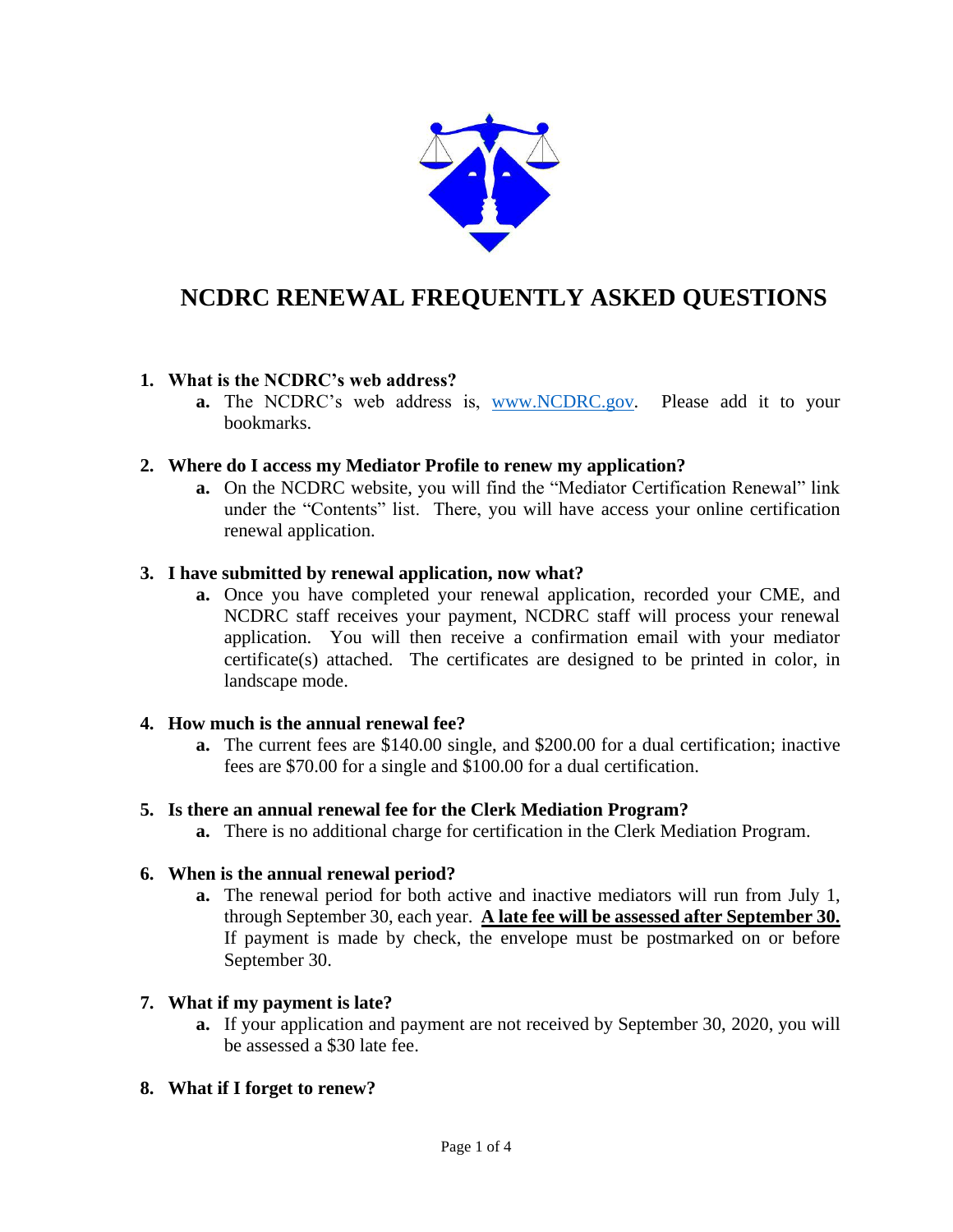**a.** Your certification(s) will lapse, you will be removed from our database and you will no longer be able to hold yourself out as a NCDRC Certified Mediator.

## **9. What if I forgot to renew and I have been lapsed for more than a year?**

**a.** Please review the [NCDRC's lapsed status policy](https://www.nccourts.gov/documents/publications/lapsed-status-and-reinstatement-policy) found on our website.

## **10. Do I have to report a pending grievance, disciplinary action, bankruptcy, tax lien, etc…**

**a.** YES! Mediators are required to report any pending disciplinary matters to NCDRC staff, under NCDRC Rule 7, and Rule 8 of the MSC and FFS Program Rules. Additionally, in an unpublished opinion, the NC Court of Appeals has held that an attorney mediator's failure to disclose pending disciplinary matters to the NCDRC on a certification renewal application violated Rules 8.4(c) and 8.4(d) of the Rules of Professional Conduct of the NC State Bar.

# **11. How do I begin the renewal process?**

- **a.** Please go to the NCDRC's website at [www.NCDRC.gov,](http://www.ncdrc.gov/) access the online renewal application, and follow the directions below:
	- i. Enter the email address the NCDRC has on file for you. If your email address has changed, please contact NCDRC Staff.
	- ii. Enter the answer to the security question you previously selected (this serves as your permanent password to allow you to access the NCDRC's Mediator Database). If you have forgotten your password, click on the option that is available to have it immediately emailed to you.
		- 1. If this is your first-time logging into the NCDRC Mediator Database, you will need to locate your Mediator Certification Packet. Enclosed in your packet are directions on how to access your online Mediator Profile/Renewal Application and your temporary password, or click on the link to have your temporary password emailed to you.
	- iii. Once you access the online certification renewal application, you will have 30 minutes to complete it. **For security reasons, if you take longer than 30 minutes to complete your application, you will time-out. If you timeout, your application will not transmit to the NCDRC and you will not be able to pay by credit card or print your invoice. Should that occur, you will need to start the renewal process over again.**
	- iv. From the Main Menu, click on the "**Renew My Mediator Certification(s) for FY 2020/21.**" Please read and respond carefully to the questions on your Renewal Application, under Part A., that relate to conduct.
	- v. Please enter the CME course(s) you have completed from the list of courses provided, under Part B. If you do not enter two hours of CME, the program will not allow you to proceed.
		- 1. If you have previously reported your CME on your Mediator Profile for FY 2020/21, or you are currently inactive, or you are newly certified, you will **not** be required to report CME on your 2020/21 renewal application. Please disregard paragraph v. above.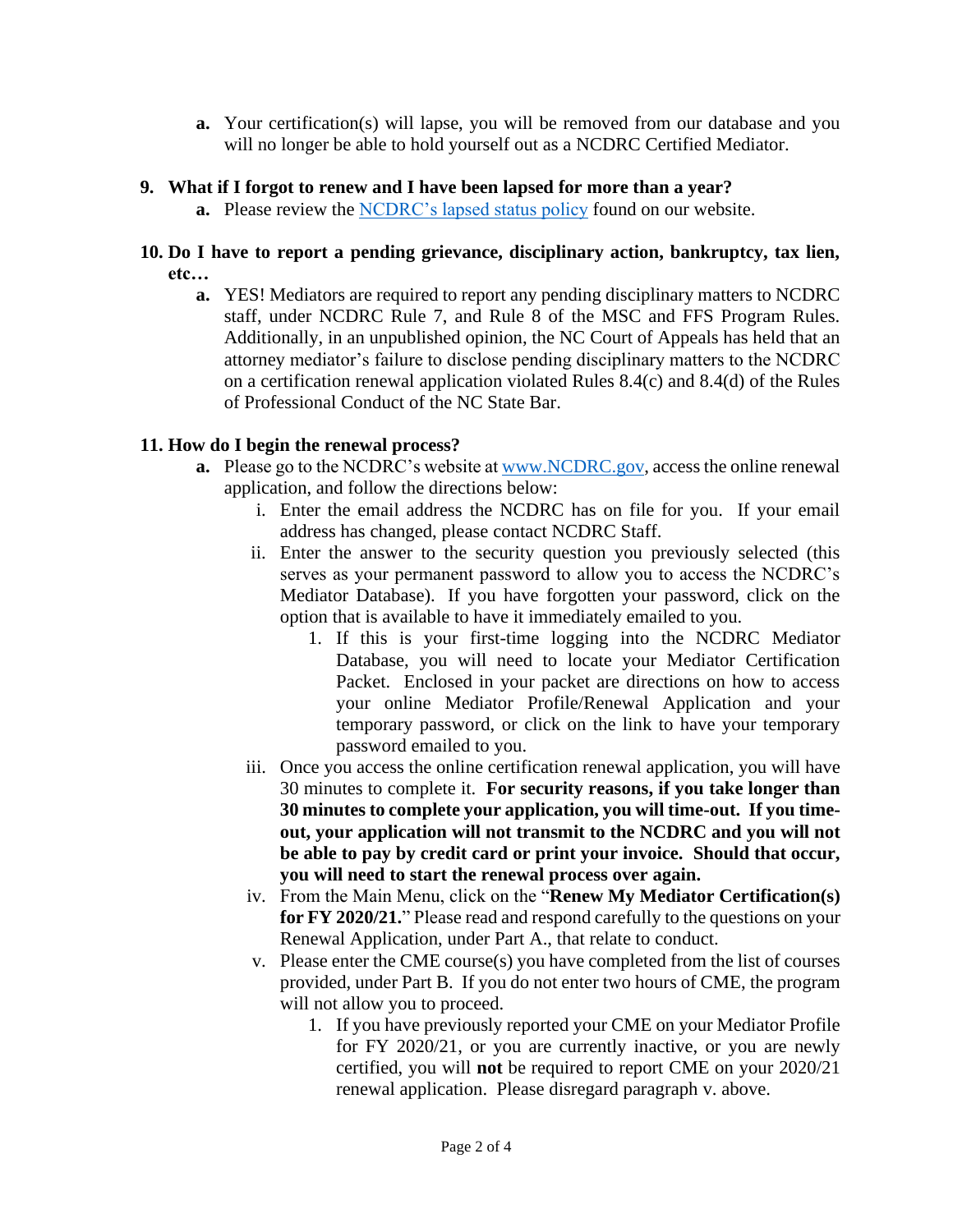- vi. Once you have completed your application and entered your CME, click the "Submit" button at the bottom of your screen. If you don't see a "Submit" button, **please enlarge your browser**.
- vii. You will then be prompted to review and update your Mediator Profile (contact, availability (by judicial district), and biographical information). You may also select up to 15 "key words" that reflect your education, professional experience and interests. The biographical and key word information is designed to assist parties and attorneys with mediator selection.
	- 1. For security reasons, you will have 30 minutes to update your Mediator Profile before you time out. Because of the time out issue, you may want to type your biographical information in Word and then cut and paste to the Profile. Use "Control C" to copy and "Control V" to paste. (If you are working on an Apple product, use "Command C" and "Command V")
- viii. After you are finished updating your Mediator Profile, click the "Update" button at the bottom of your screen. If you don't see an "Update" button, please enlarge your browser. You will then be directed back to the menu screen and prompted to pay your renewal fees.
- ix. If you wish to pay by credit card, click on "Pay by Credit Card" and follow the prompts and directions. If you wish to send a check, please print a copy of your invoice and mail it with your check. Again, your certification renewal is not complete until the NCDRC has received both your completed online renewal application and your payment.

# **12. Do I have to re-designate the districts where I want to be eligible for court appointments and party selection?**

**a.** Yes. MSC Rule 2.(b) and FFS Rule 2.(b) require mediators, on an annual basis and as part of the renewal process, to affirmatively re-designate districts in which they wish to be eligible to receive court appointments.

# **13. What if I fail to re-designate my districts when I renew my certification?**

**a.** Your prior year's designations will be deleted on October 1, 2020, and you will be ineligible to receive court appointments thereafter. You will remain ineligible, until such time, as you re-enter the system, access your Mediator Profile, and designate districts in which you wish to be eligible to receive court appointments. If you are currently inactive, please disregard this requirement.

# **14. When can I access my Mediator Profile?**

You may use your email and permanent password to access the NCDRC's database at any time during the year to update your Mediator Profile, including updating contact information or modifying the districts you serve. If you have a new email address, you will need to contact NCDRC staff to request that change.

# **15. Can I print another NCDRC annual invoice for my records?**